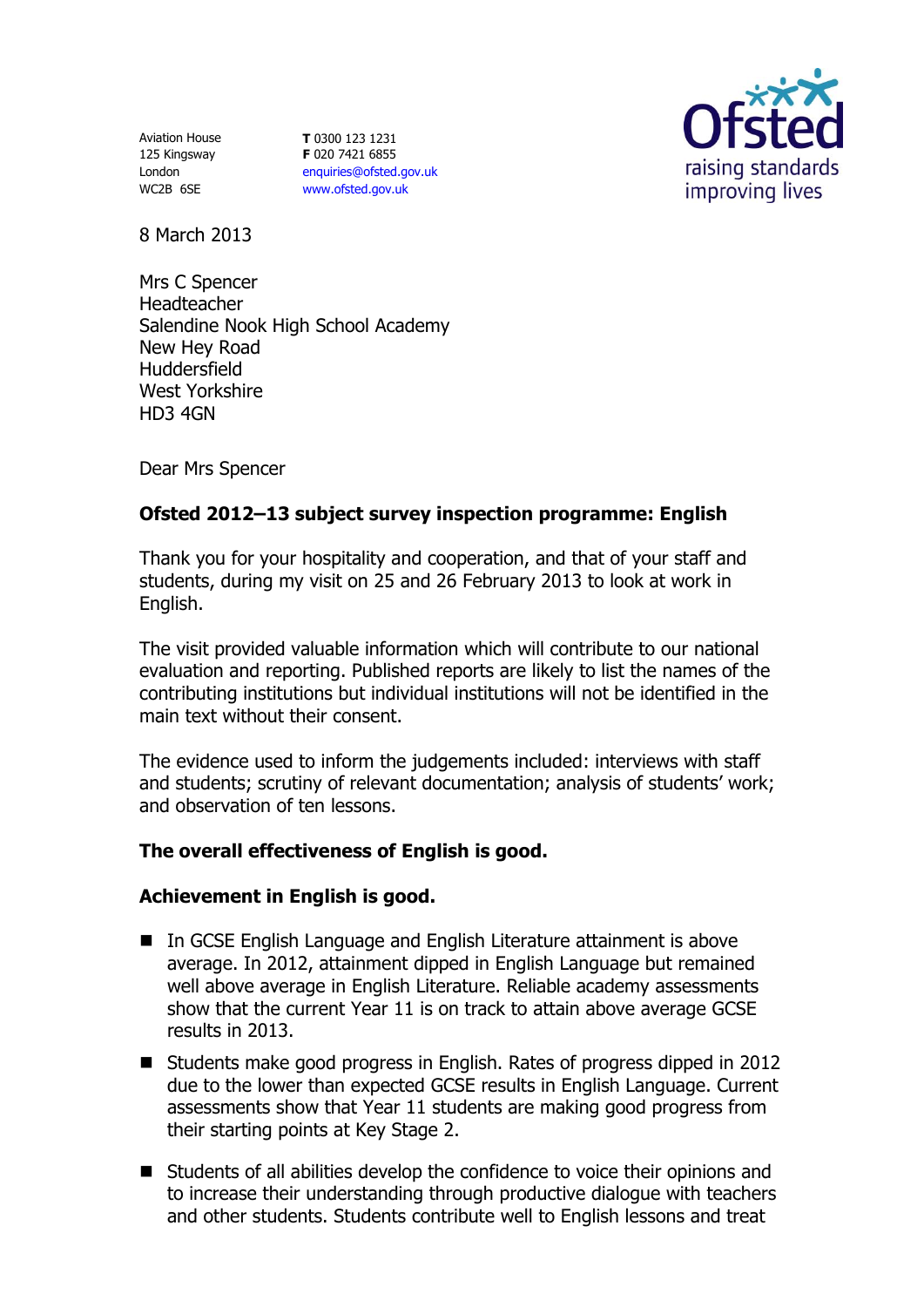each other's views with respect. In some lessons at Key Stage 3, some do not always make as much progress as they could when the work is not closely enough matched to the different levels of ability in the class.

## **Teaching in English is good.**

- Teachers' expertise and effective conduct of classroom dialogue stimulate students' thinking and successfully extend their knowledge and understanding. Teachers have good relationships with their classes and use questions skilfully to get students to express and explain their views. Students are positive about the encouraging climate for learning in English. Carefully planned tasks, supported by well-designed resources, enable students to learn and practise their skills in analysing texts. Teaching makes good use of creative activity such as drama and role play and students are regularly given the opportunity to make independent choices in how they tackle tasks. In an outstanding lesson, the teacher's humorous presentation inspired the students and sharply focused tasks provided them with a well-paced sequence of practical challenges.
- On occasion, in Years 7 and 8, the planning of activities does not target the different levels of ability in the class with enough accuracy or challenge. Classrooms do not consistently display well-presented guidance on how to improve written language.
- Good marking regularly provides personal and detailed comment on what students have done well and sets accurate targets for how they can improve. The department has recently introduced a promising system for students to respond to the teacher's marking.

### **The curriculum in English is good.**

- At Key Stage 3, the units of work are popular with students and successfully engage them in learning. They cover a good range of poetry, drama and media and include Shakespeare in each year. Each unit has a well-planned sequence of lesson plans and assessments which effectively guide the teaching and learning. The department has started to review the Key Stage 3 curriculum to identify opportunities for setting work at different levels more explicitly.
- In Years 7 and 8, reading lessons are well-supported by the library and provide good encouragement for students to read for pleasure. Older students work effectively as reading partners with Year 7 and 8 students. Adult volunteers read with targeted students, who value this support. The department has recently started to provide additional support for students who are underachieving at Key Stage 3.
- The Key Stage 4 units of work and controlled assessments are planned effectively. Students in Years 10 and 11 who attend extra English lessons value the opportunity to practise and extend their skills. An extensive programme of additional support is provided for students of all abilities who are at risk of not achieving their target grade.